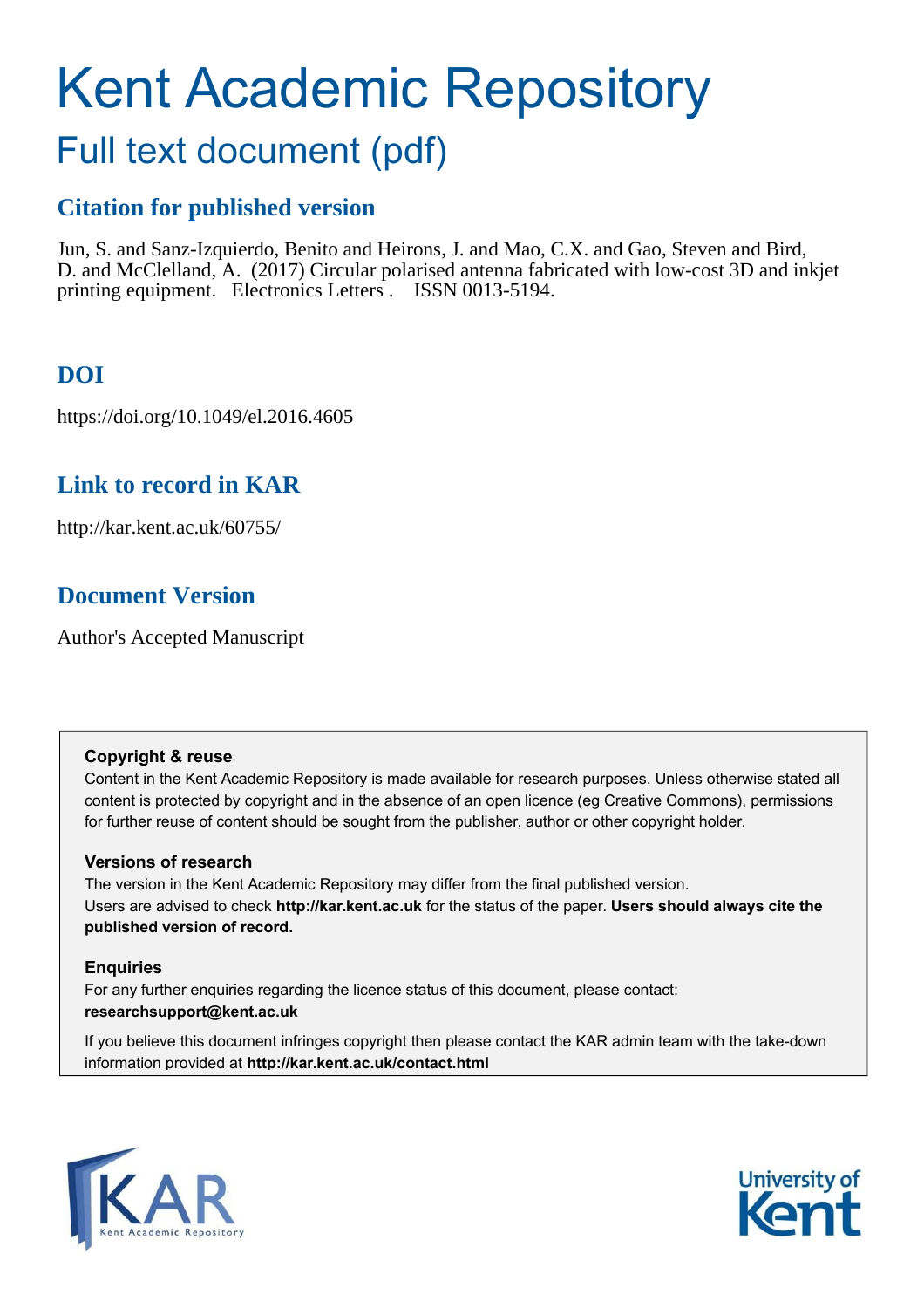#### **Circular polarised antenna fabricated with low-cost 3D and inkjet printing equipment**

S. Jun, B. Sanz-Izquierdo, J. Heirons, C. X. Mao, S. Gao, D. Bird, A. McClelland

> The fabrication of a patch antenna using low-cost 3D printing equipment is presented. A circular polarised (CP) patch antenna is manufactured by combining inkjet printing and stereolithography (SLA) technology. The substrate has been fabricated by curing photosensitive resin while the patch element of the antenna has been inkjet printed using silver ink. The printed antenna satisfies the required reflection coefficient, axial ratio and radiation pattern at 1575 MHz. The aim is to demonstrate an inexpensive technology that could be used for the fabrication of antennas on customised 3D printed substrates. The performance of the antenna is summarised through simulations and experimental results.

Introduction: Metal etching and subtractive processes are the most common methods employed for the fabrication of antennas and microwave devices. Recently, there has been an increasing research interest in applying additive manufacturing (AM) [1] - [7] for electronic device prototyping and fabrication. AM offers design freedom, customisation, and potential cost reduction for low volume production processes. Several microwave structures have been reported, including frequency selective surfaces (FSS) [1], electromagnetic band gap structures (EBGs) [2], waveguide components [3] and antennas [4]. A variety of technologies and materials are available for the layer by layer fabrication of dielectric and metals. Two of the most accessible and lowest cost techniques for the printing of dielectrics are fuse deposition modelling (FDM) and stereolithography (SLA). EM structures have been fabricated by adding metallic layers over FDM substrates [2], [5]. In [2], the metallic layer was added by hand, while in [5] a dispenser was use to add layers of silver conductive paste. One of the problems of FDM substrates is the roughness of the external surfaces which limits the metallic layers to thicker, paste based metallic materials. SLA substrates, on the other hand, provide smoother surfaces which can be an advantage when fabricating with other metallic layer deposition processes such as inkjet printing. Inkjet printing has been demonstrated for the fabrication of antennas on various substrates such as paper [6] and textiles [7].

This letter describes the use of inkjet printing technology for the fabrication of a patch antenna on a 3D printed substrate. A circularly polarised (CP) patch antenna has been fabricated using a combination of stereolithography and inkjet printing technology, both of which methods have used inexpensive machines. As CP patch antennas are created by slightly modifying the shapes of the radiators, they are particularly suitable for the assessment of the fabrication process. Circularly polarised antennas have applications in satellite communications technologies such as the Global Positioning System (GPS). CST Microwave StudioTM has been used for the antenna design and simulations. The goal of this work is to demonstrate a simple and low cost fabrication method which can be used for prototyping, and custom antenna development.

CP antenna design and performance: A photograph and a cross section view of the circularly polarized (CP) patch antenna are shown in Fig 1. The dimensions are given in Table 1. The rectangular patch radiator was positioned on a square substrate with side of 100mm and thickness of 3 mm. The feed was located on the x and y axis with distances of fx and fy from the edge of the patch. The substrate was fabricated using the SLA Form1+ printer [8] and clear (translucent) resin. The UV cured resin had a dielectric constant of 2.83 and loss tangent of 0.038, which was measured through a transmission line system. The measured surface roughness of the SLA substrate was 206 nm. After the SLA printing of the substrate, an Argentum's Cartesian Co. printer [9] was used to add the metallic layers of the patch radiator. The printer uses a two-stage process where silver nitrate and an ascorbic acid (Vitamin C) solution are deposited. The measured electrical resistivity was less than  $3 \times 10^{-7}$  Ω-m when 25 layers were printed. The surface roughness increased to 7183nm. A square brass ground plane was positioned on the backside of the substrate. A 50  $\Omega$  SMA connector was attached to the ground plane using standard soldering, and to the top patch using silver epoxy glue.



**Fig. 1** Circularly polarised patch antenna geometry

a Photograph with dimensions

b Cross-sectional view

| таріе т            |     |     |                |                |       |       |
|--------------------|-----|-----|----------------|----------------|-------|-------|
|                    | Lı  | L2  | P <sub>1</sub> | P <sub>2</sub> | fx    | İy    |
| Dimensions<br>(mm) | 100 | 100 |                | 50.36 53.64    | 14.66 | 11.60 |

**Table 1**



**Fig. 2** Reflection coefficient of CP patch antenna

The simulated and measured reflection coefficients  $(S_{11})$  are presented in Fig. 2. The computed and experimental results compared very well. There is a first resonance at 1575MHz with -10dB bandwidth from 1550 to 1650 MHz. A second resonance can also be found at about 2.3 GHz with bandwidth of 3%. The axial ratio of the circularly polarised antenna at 1575 MHz is shown in Fig. 3. Good circular polarisation is found with 3 dB axial ratio from 1570 to 1600 MHz. Fig. 4 presents the simulated and measured far-field radiation patterns in the xz and yz plane at 1575MHz. The shapes of the measured radiation patterns are almost identical to that of simulations. A maximum gain of 3.2 dB was obtained in the measurements.

Conclusions: The fabrication of a circularly polarised patch antenna with inexpensive 3D printed equipment has been demonstrated. Stereolithoghapy (SLA) techniques can produce substrates with surfaces sufficiently smooth to be suitable for printing conductive layers with inkjet printing processes. Inkjet printing of metallic layers can be achieved using the Cartesian Co. [8] or similar equipment. This machine uses a combination of ascorbic acid and silver nitrate. Good performance in terms of impedance matching, axial ratio and radiation patterns has been achieved. The circularly polarised antenna resonates at the 1575 MHz band used for GPS systems. The advantage of the